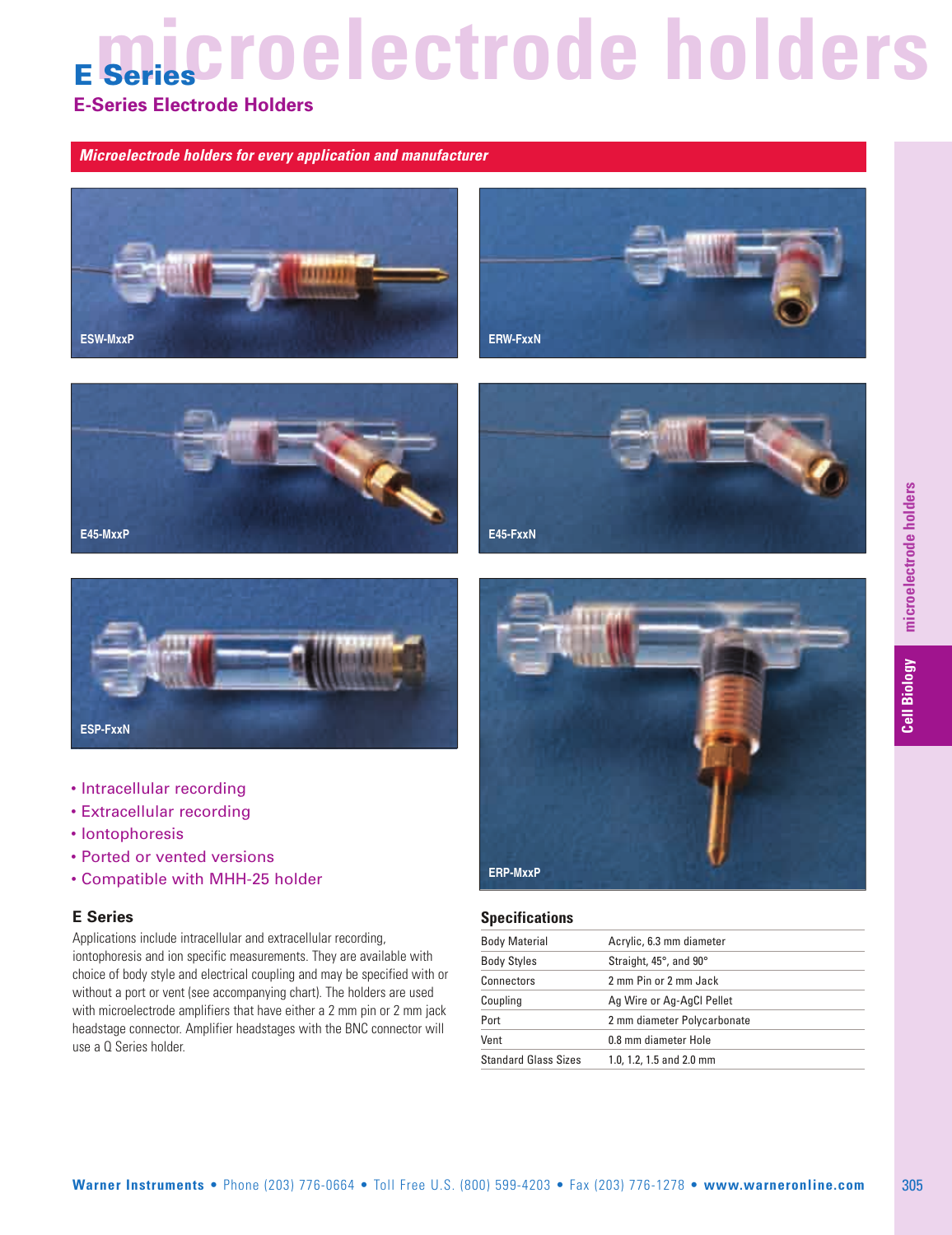# **E Series microelectrode holders**

### **E Series Straight Body Holders**



#### **E-SERIES Straight Body Holders**

| W4 64-0992<br>W4 64-0993<br>W4 64-0994<br>W4 64-1260<br>W4 64-0995<br>W4 64-0996<br>W4 64-0997<br>W4 64-0998<br>W4 64-0980<br>W4 64-0981<br>W4 64-0982<br>W4 64-0983<br>W4 64-0984 | Pellet | 2 mm Pin<br>2 mm Jack | $\mathsf{No}$<br>Yes<br>No | $1.0\,$<br>1.2<br>1.5<br>2.0<br>1.0<br>1.2<br>1.5<br>$2.0\,$ | ESP-M10N<br>ESP-M12N<br>ESP-M15N<br>ESP-M20N<br>ESP-M10P<br>ESP-M12P<br>ESP-M15P<br>ESP-M20P | . port |
|------------------------------------------------------------------------------------------------------------------------------------------------------------------------------------|--------|-----------------------|----------------------------|--------------------------------------------------------------|----------------------------------------------------------------------------------------------|--------|
|                                                                                                                                                                                    |        |                       |                            |                                                              |                                                                                              |        |
|                                                                                                                                                                                    |        |                       |                            |                                                              |                                                                                              |        |
|                                                                                                                                                                                    |        |                       |                            |                                                              |                                                                                              |        |
|                                                                                                                                                                                    |        |                       |                            |                                                              |                                                                                              |        |
|                                                                                                                                                                                    |        |                       |                            |                                                              |                                                                                              |        |
|                                                                                                                                                                                    |        |                       |                            |                                                              |                                                                                              |        |
|                                                                                                                                                                                    |        |                       |                            |                                                              |                                                                                              |        |
|                                                                                                                                                                                    |        |                       |                            |                                                              |                                                                                              |        |
|                                                                                                                                                                                    |        |                       |                            | $1.0\,$                                                      | ESP-F10N                                                                                     |        |
|                                                                                                                                                                                    |        |                       |                            | 1.2                                                          | ESP-F12N                                                                                     |        |
|                                                                                                                                                                                    |        |                       |                            | 1.5                                                          | ESP-F15N                                                                                     |        |
|                                                                                                                                                                                    |        |                       |                            | $2.0\,$                                                      | ESP-F20N                                                                                     |        |
|                                                                                                                                                                                    |        |                       | Yes                        | 1.0                                                          | ESP-F10P                                                                                     | port   |
| W4 64-0985                                                                                                                                                                         |        |                       |                            | 1.2                                                          | ESP-F12P                                                                                     |        |
| W4 64-0986                                                                                                                                                                         |        |                       |                            | 1.5                                                          | ESP-F15P                                                                                     |        |
| W4 64-0987                                                                                                                                                                         |        |                       |                            | $2.0\,$                                                      | ESP-F20P                                                                                     |        |
| W4 64-1011<br>Wire                                                                                                                                                                 |        | 2 mm Pin              | No                         | 1.0                                                          | ESW-M10N                                                                                     |        |
| W4 64-1012                                                                                                                                                                         |        |                       |                            | 1.2                                                          | ESW-M12N                                                                                     |        |
| W4 64-1013                                                                                                                                                                         |        |                       |                            | 1.5                                                          | ESW-M15N                                                                                     |        |
| W4 64-1014                                                                                                                                                                         |        |                       |                            | 2.0                                                          | ESW-M20N                                                                                     |        |
| W4 64-1015                                                                                                                                                                         |        |                       | Yes                        | 1.0                                                          | ESW-M10P                                                                                     |        |
| W4 64-1016                                                                                                                                                                         |        |                       |                            | 1.2                                                          | ESW-M12P                                                                                     | port   |
| W4 64-1017                                                                                                                                                                         |        |                       |                            | 1.5                                                          | ESW-M15P                                                                                     |        |
| W4 64-1018                                                                                                                                                                         |        |                       |                            | 2.0                                                          | ESW-M20P                                                                                     |        |
|                                                                                                                                                                                    |        |                       |                            |                                                              |                                                                                              |        |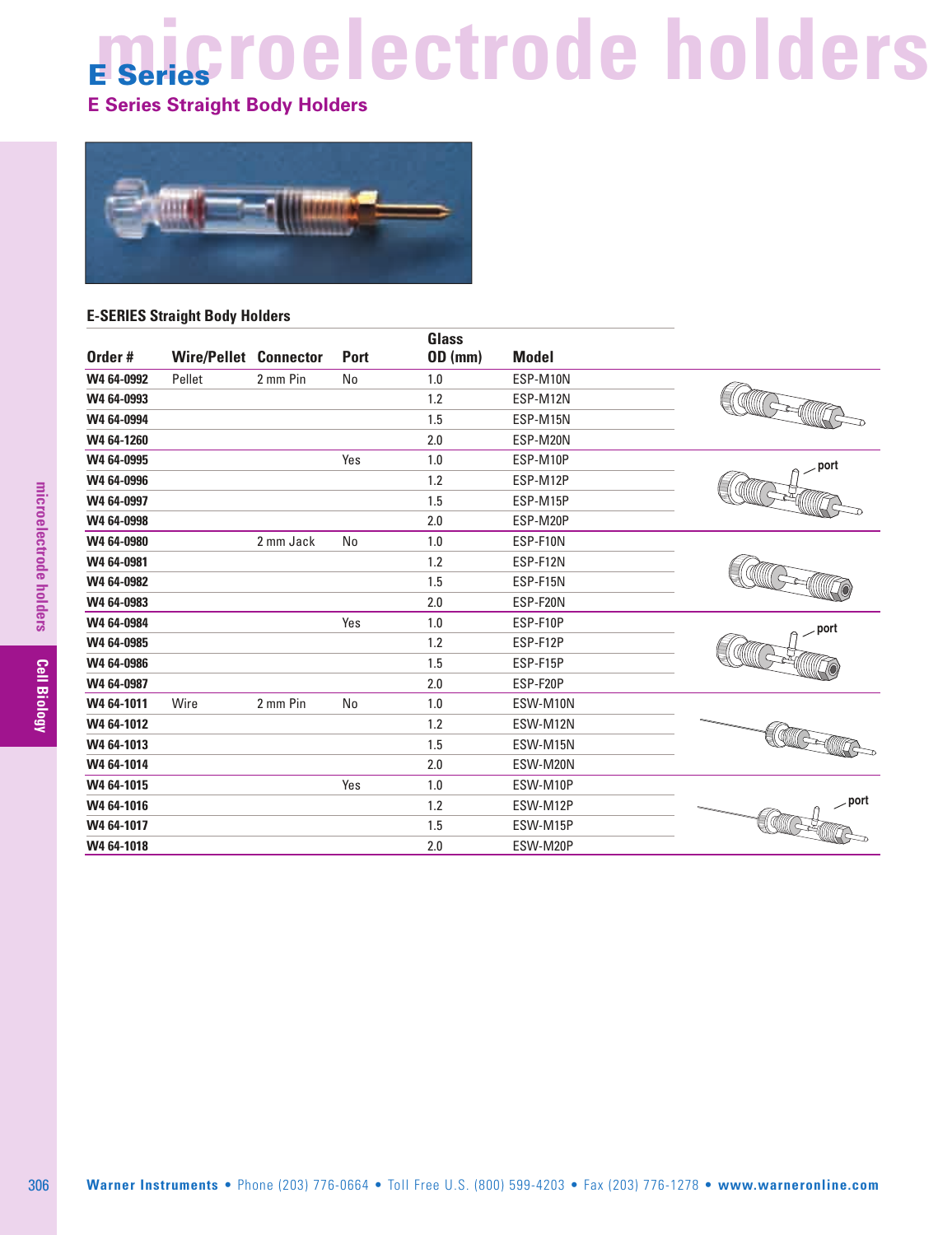# **E Series microelectrode holders**

### **E Series Straight Body Holders (continued)**

#### **E SERIES-Straight Body Holders (continued)**

| Order#     | <b>Wire/Pellet</b> | <b>Connector</b> | <b>Port</b> | <b>Glass</b><br>OD (mm) | <b>Model</b> |                                                                                                                                                                                                                                                                                                                                                                         |
|------------|--------------------|------------------|-------------|-------------------------|--------------|-------------------------------------------------------------------------------------------------------------------------------------------------------------------------------------------------------------------------------------------------------------------------------------------------------------------------------------------------------------------------|
| W4 64-0999 | Wire               | 2 mm Jack        | No          | 1.0                     | ESW-F10N     |                                                                                                                                                                                                                                                                                                                                                                         |
| W4 64-1000 |                    |                  |             | 1.2                     | ESW-F12N     | ' allilli                                                                                                                                                                                                                                                                                                                                                               |
| W4 64-1001 |                    |                  |             | 1.5                     | ESW-F15N     |                                                                                                                                                                                                                                                                                                                                                                         |
| W4 64-1002 |                    |                  |             | 2.0                     | ESW-F20N     |                                                                                                                                                                                                                                                                                                                                                                         |
| W4 64-1003 |                    |                  | Yes         | 1.0                     | ESW-F10P     | port                                                                                                                                                                                                                                                                                                                                                                    |
| W4 64-1004 |                    |                  |             | 1.2                     | ESW-F12P     | 一                                                                                                                                                                                                                                                                                                                                                                       |
| W4 64-1005 |                    |                  |             | 1.5                     | ESW-F15P     |                                                                                                                                                                                                                                                                                                                                                                         |
| W4 64-1006 |                    |                  |             | 2.0                     | ESW-F20P     |                                                                                                                                                                                                                                                                                                                                                                         |
| W4 64-1007 |                    |                  | Vent*       | 1.0                     | ESW-F10V     |                                                                                                                                                                                                                                                                                                                                                                         |
| W4 64-1008 |                    |                  |             | 1.2                     | ESW-F12V     | $\begin{picture}(20,20) \put(0,0){\dashbox{0.5}(20,0){ }} \put(15,0){\dashbox{0.5}(20,0){ }} \put(25,0){\dashbox{0.5}(20,0){ }} \put(25,0){\dashbox{0.5}(20,0){ }} \put(25,0){\dashbox{0.5}(20,0){ }} \put(25,0){\dashbox{0.5}(20,0){ }} \put(25,0){\dashbox{0.5}(20,0){ }} \put(25,0){\dashbox{0.5}(20,0){ }} \put(25,0){\dashbox{0.5}(20,0){ }} \put(25,0){\dashbox{$ |
| W4 64-1009 |                    |                  |             | 1.5                     | ESW-F15V     |                                                                                                                                                                                                                                                                                                                                                                         |
| W4 64-1703 |                    |                  |             | 1.7                     | ESW-F17V     |                                                                                                                                                                                                                                                                                                                                                                         |
| W4 64-1010 |                    |                  |             | 2.0                     | ESW-F20V     |                                                                                                                                                                                                                                                                                                                                                                         |

*\*Vented models are standard with the Warner OC-725 Oocyte Clamp.*

#### **How to Decode E Series Model Numbers**

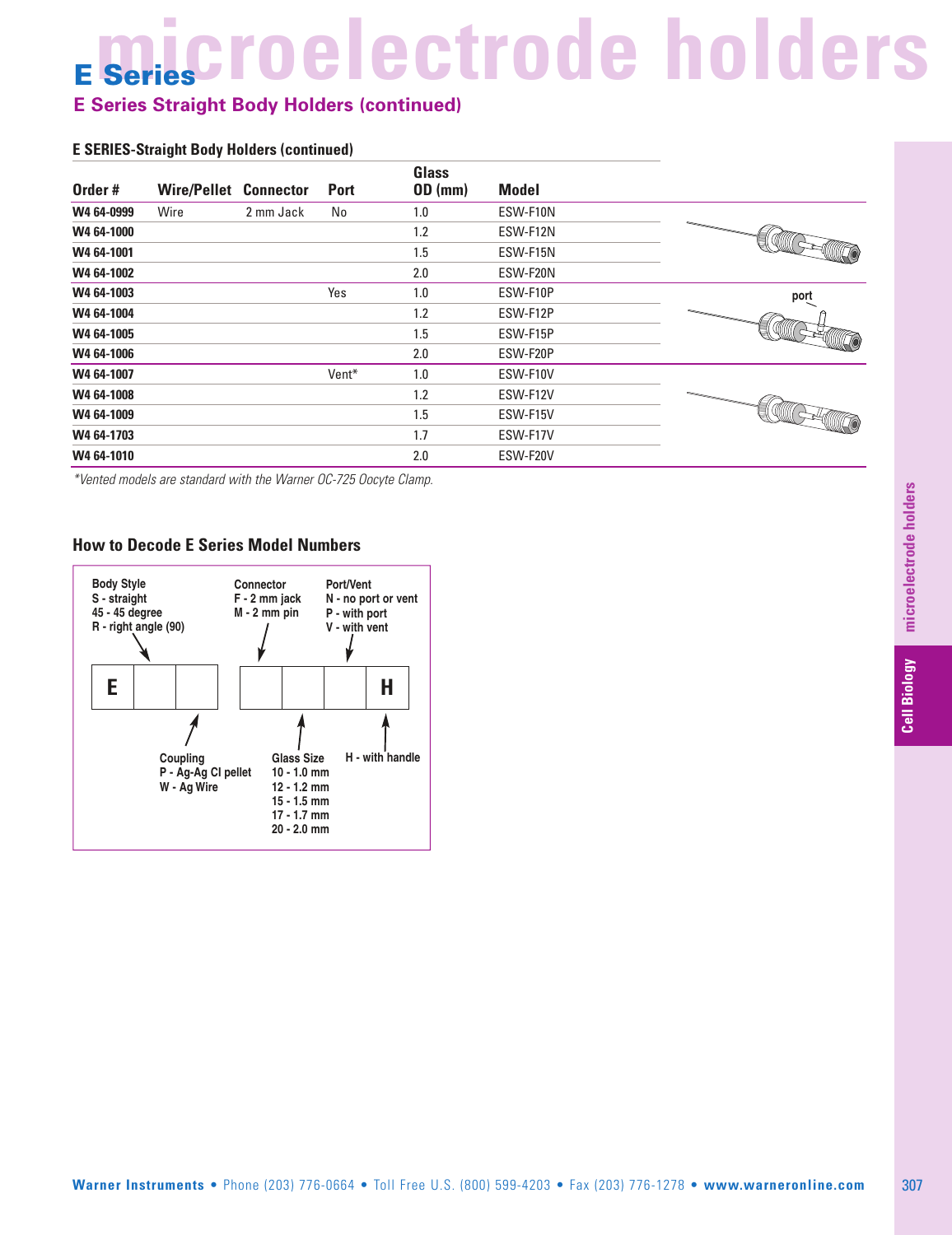# **microelectrode holders E Series**

### **E Series 45˚ Body Holders**



#### **E SERIES-45˚ Body Holders**

| Order#     | <b>Wire/Pellet Connector</b> |           | <b>Port</b> | <b>Glass</b><br><b>OD</b> (mm) | <b>Model</b> |                        |
|------------|------------------------------|-----------|-------------|--------------------------------|--------------|------------------------|
| W4 64-0908 | Pellet                       | 2 mm Pin  | No          | 1.0                            | E45P-M10N    |                        |
| W4 64-0909 |                              |           |             | 1.2                            | E45P-M12N    |                        |
| W4 64-0910 |                              |           |             | 1.5                            | E45P-M15N    |                        |
| W4 64-0911 |                              |           |             | 2.0                            | E45P-M20N    |                        |
| W4 64-0912 |                              |           | Yes         | 1.0                            | E45P-M10P    | - port                 |
| W4 64-0913 |                              |           |             | 1.2                            | E45P-M12P    |                        |
| W4 64-0914 |                              |           |             | 1.5                            | E45P-M15P    |                        |
| W4 64-0915 |                              |           |             | 2.0                            | E45P-M20P    |                        |
| W4 64-0900 |                              | 2 mm Jack | No          | 1.0                            | E45P-F10N    |                        |
| W4 64-0901 |                              |           |             | 1.2                            | E45P-F12N    |                        |
| W4 64-0902 |                              |           |             | 1.5                            | E45P-F15N    |                        |
| W4 64-0903 |                              |           |             | 2.0                            | E45P-F20N    |                        |
| W4 64-0904 |                              |           | Yes         | 1.0                            | E45P-F10P    | port                   |
| W4 64-0905 |                              |           |             | 1.2                            | E45P-F12P    | (((((((((( <b>- ()</b> |
| W4 64-0906 |                              |           |             | 1.5                            | E45P-F15P    |                        |
| W4 64-0907 |                              |           |             | 2.0                            | E45P-F20P    |                        |
| W4 64-0924 | Wire                         | 2 mm Pin  | No          | 1.0                            | E45W-M10N    |                        |
| W4 64-0925 |                              |           |             | 1.2                            | E45W-M12N    |                        |
| W4 64-0926 |                              |           |             | 1.5                            | E45W-M15N    |                        |
| W4 64-0927 |                              |           |             | 2.0                            | E45W-M20N    |                        |
| W4 64-0928 |                              |           | Yes         | 1.0                            | E45W-M10P    | - port                 |
| W4 64-0929 |                              |           |             | 1.2                            | E45W-M12P    |                        |
| W4 64-0930 |                              |           |             | 1.5                            | E45W-M15P    |                        |
| W4 64-0931 |                              |           |             | 2.0                            | E45W-M20P    |                        |
| W4 64-0916 | Wire                         | 2 mm Jack | No          | 1.0                            | E45W-F10N    |                        |
| W4 64-0917 |                              |           |             | 1.2                            | E45W-F12N    |                        |
| W4 64-0918 |                              |           |             | 1.5                            | E45W-F15N    |                        |
| W4 64-0919 |                              |           |             | 2.0                            | E45W-F20N    |                        |
| W4 64-0920 |                              |           | Yes         | 1.0                            | E45W-F10P    | . port                 |
| W4 64-0921 |                              |           |             | 1.2                            | E45W-F12P    |                        |
| W4 64-0922 |                              |           |             | 1.5                            | E45W-F15P    |                        |
| W4 64-0923 |                              |           |             | 2.0                            | E45W-F20P    |                        |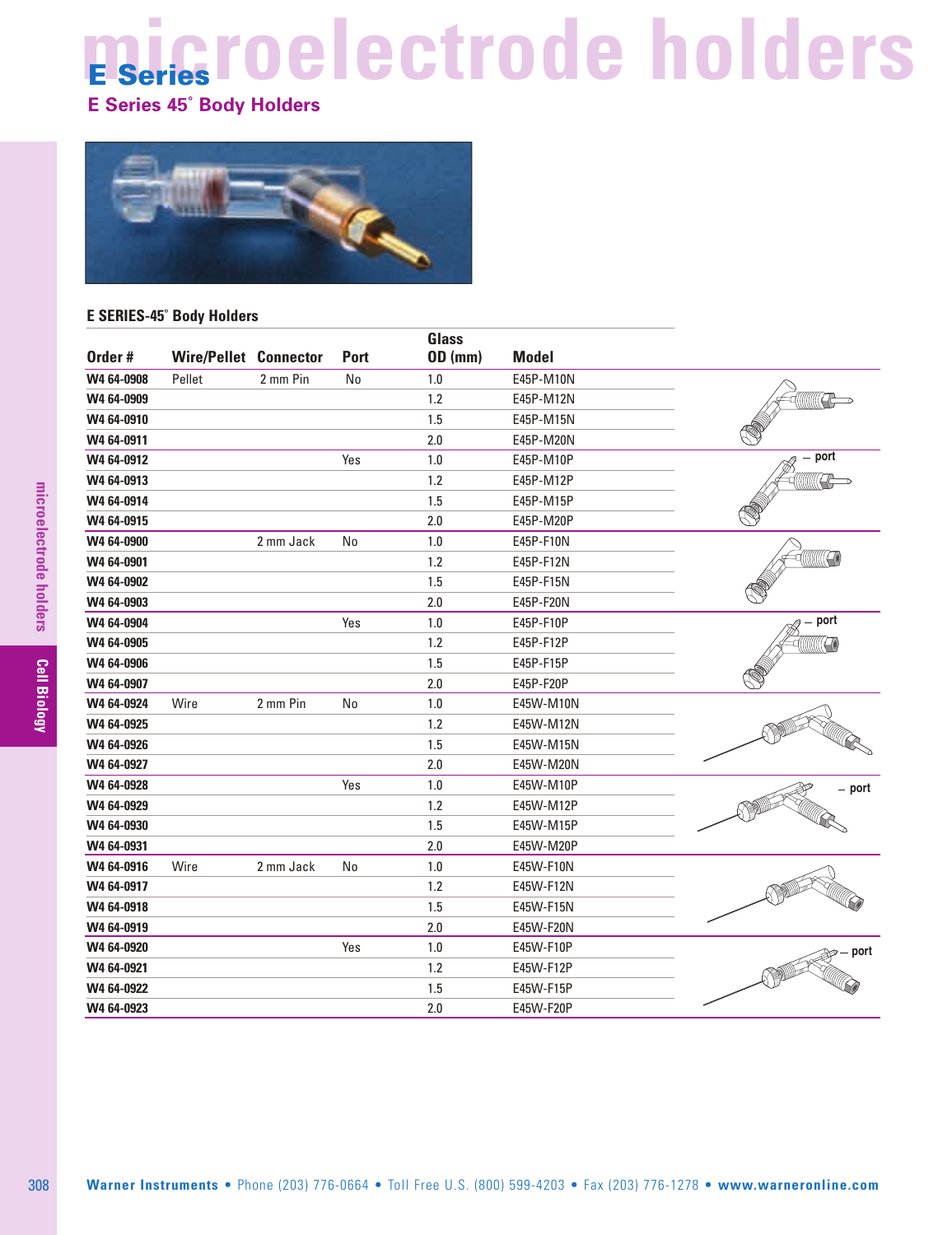# **microelectrode holders E Series**

**E Series 45˚ Body Holders**



#### **E SERIES-90˚ Body Holders**

| W4 64-0940<br>Pellet<br>W4 64-0941<br>W4 64-0942<br>W4 64-0943<br>W4 64-0944 | 2 mm Pin  |     | <b>OD</b> (mm) | <b>Model</b> |                                                              |
|------------------------------------------------------------------------------|-----------|-----|----------------|--------------|--------------------------------------------------------------|
|                                                                              |           | No  | 1.0            | ERP-M10N     | <b>Command</b>                                               |
|                                                                              |           |     | 1.2            | ERP-M12N     |                                                              |
|                                                                              |           |     | 1.5            | ERP-M15N     |                                                              |
|                                                                              |           |     | 2.0            | ERP-M20N     |                                                              |
|                                                                              |           | Yes | 1.0            | ERP-M10P     | $\overline{\mathbb{R}}$ $\Rightarrow$ - port<br><b>HANGE</b> |
| W4 64-0945                                                                   |           |     | 1.2            | ERP-M12P     |                                                              |
| W4 64-0946                                                                   |           |     | 1.5            | ERP-M15P     |                                                              |
| W4 64-0947                                                                   |           |     | 2.0            | ERP-M20P     |                                                              |
| W4 64-0932                                                                   | 2 mm Jack | No  | $1.0\,$        | ERP-F10N     |                                                              |
| W4 64-0933                                                                   |           |     | 1.2            | ERP-F12N     | $\bigoplus$                                                  |
| W4 64-0934                                                                   |           |     | 1.5            | ERP-F15N     |                                                              |
| W4 64-0935                                                                   |           |     | 2.0            | ERP-F20N     |                                                              |
| W4 64-0936                                                                   |           | Yes | 1.0            | ERP-F10P     |                                                              |
| W4 64-0937                                                                   |           |     | 1.2            | ERP-F12P     | - port<br>$\mathbb H$<br>Ð                                   |
| W4 64-0938                                                                   |           |     | 1.5            | ERP-F15P     |                                                              |
| W4 64-0939                                                                   |           |     | 2.0            | ERP-F20P     |                                                              |
| W4 64-0956<br>Wire                                                           | 2 mm Pin  | No  | 1.0            | ERW-M10N     | (N                                                           |
| W4 64-0957                                                                   |           |     | 1.2            | ERW-M12N     |                                                              |
| W4 64-0958                                                                   |           |     | 1.5            | ERW-M15N     |                                                              |
| W4 64-0959                                                                   |           |     | 2.0            | ERW-M20N     |                                                              |
| W4 64-0960                                                                   |           | Yes | 1.0            | ERW-M10P     | (∥I<br>原中                                                    |
| W4 64-0961                                                                   |           |     | 1.2            | ERW-M12P     |                                                              |
| W4 64-0962                                                                   |           |     | 1.5            | ERW-M15P     | port                                                         |
| W4 64-0963                                                                   |           |     | 2.0            | ERW-M20P     |                                                              |
| W4 64-0948                                                                   | 2 mm Jack | No  | 1.0            | ERW-F10N     |                                                              |
| W4 64-0949                                                                   |           |     | 1.2            | ERW-F12N     | $\bigoplus$                                                  |
| W4 64-0950                                                                   |           |     | 1.5            | ERW-F15N     |                                                              |
| W4 64-0951                                                                   |           |     | 2.0            | ERW-F20N     |                                                              |
| W4 64-0952                                                                   |           | Yes | 1.0            | ERW-F10P     |                                                              |
| W4 64-0953                                                                   |           |     | 1.2            | ERW-F12P     | (h                                                           |
| W4 64-0954                                                                   |           |     | 1.5            | ERW-F15P     | port                                                         |
| W4 64-0955                                                                   |           |     | 2.0            | ERW-F20P     |                                                              |